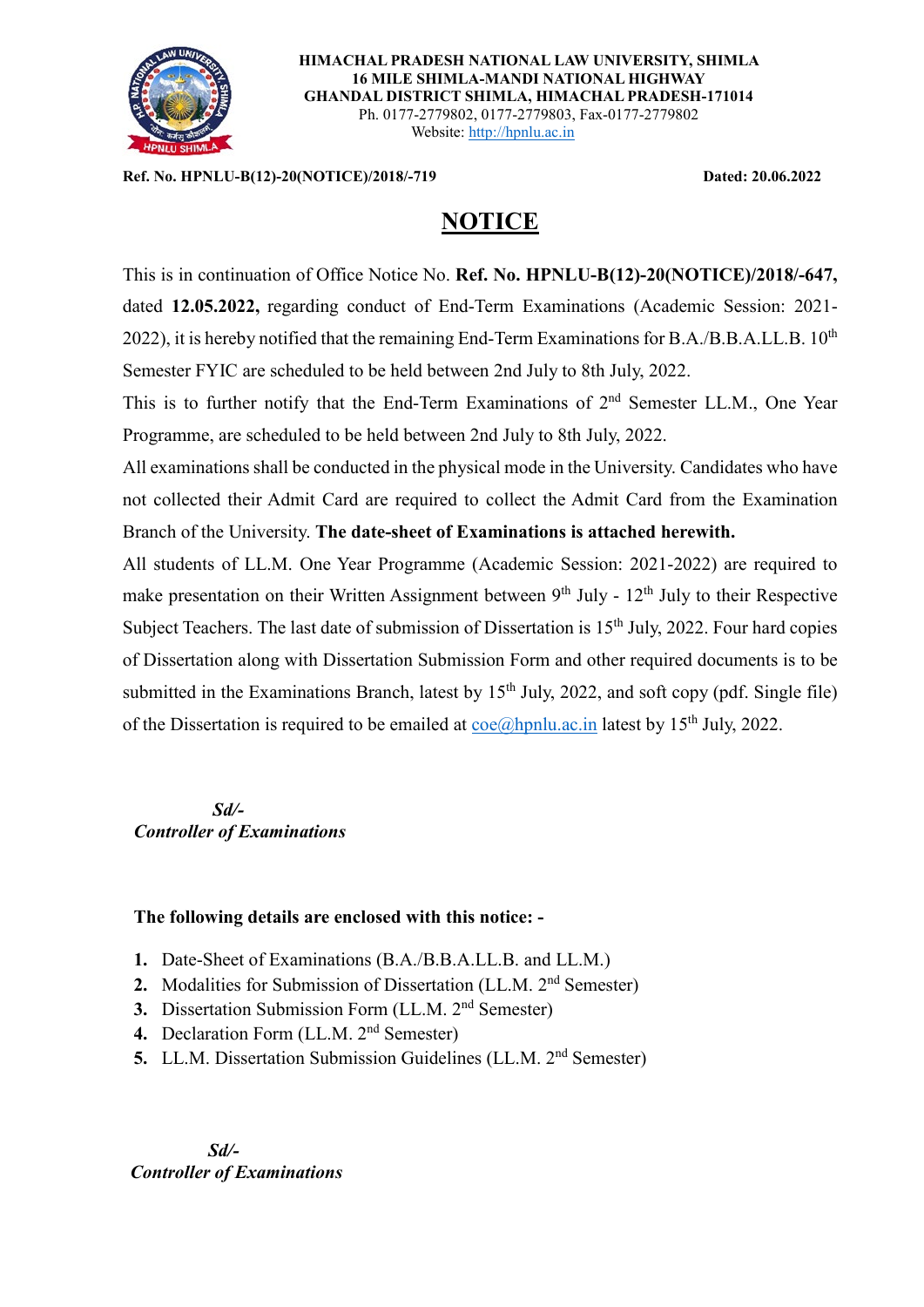

**HIMACHAL PRADESH NATIONAL LAW UNIVERSITY, SHIMLA16 MILE SHIMLA-MANDI NATIONAL HIGHWAY GHANDAL DISTRICT SHIMLA, HIMACHAL PRADESH-171014** Ph. 0177-2779802, 0177-2779803, Fax-0177-2779802 Website: [http://hpnlu.ac.in](http://hpnlu.ac.in/)

## **DATE-SHEET Dated: 20.07.2022**

# **B.A./B.B.A. LL.B. FYIC (Academic Session: 2021-2022)**

**10th Semester End-Term Examinations, 2nd July to 8th July, 2022.**

| <b>TIME: 10:00 A.M.-</b><br>$01:00$ P.M. | 10 <sup>th</sup> SEMESTER                                                               |  |  |  |  |
|------------------------------------------|-----------------------------------------------------------------------------------------|--|--|--|--|
|                                          | B.A. LL.B. / B.B.A. LL.B.                                                               |  |  |  |  |
| $2nd$ July, 2022                         | Labour Law $(LB-1002)$                                                                  |  |  |  |  |
| $4th$ July, 2022                         | Federalism (SPA5-1003)/ Competition Law (SPB5-1003)/ White Collar<br>Crimes (SPC5-1003) |  |  |  |  |
| $6th$ July, 2022                         | Human Rights (SPA6-1004)/ Energy Law (SPB6-1004)/Criminal Psychology<br>$(SPC6-1004)$   |  |  |  |  |
| $8th$ July, 2022                         | Minor Acts and Supreme Court Rules (LB-1005)                                            |  |  |  |  |

**Examination Centre:** Himachal Pradesh National Law University, Shimla

**Sd/- Controller of Examinations**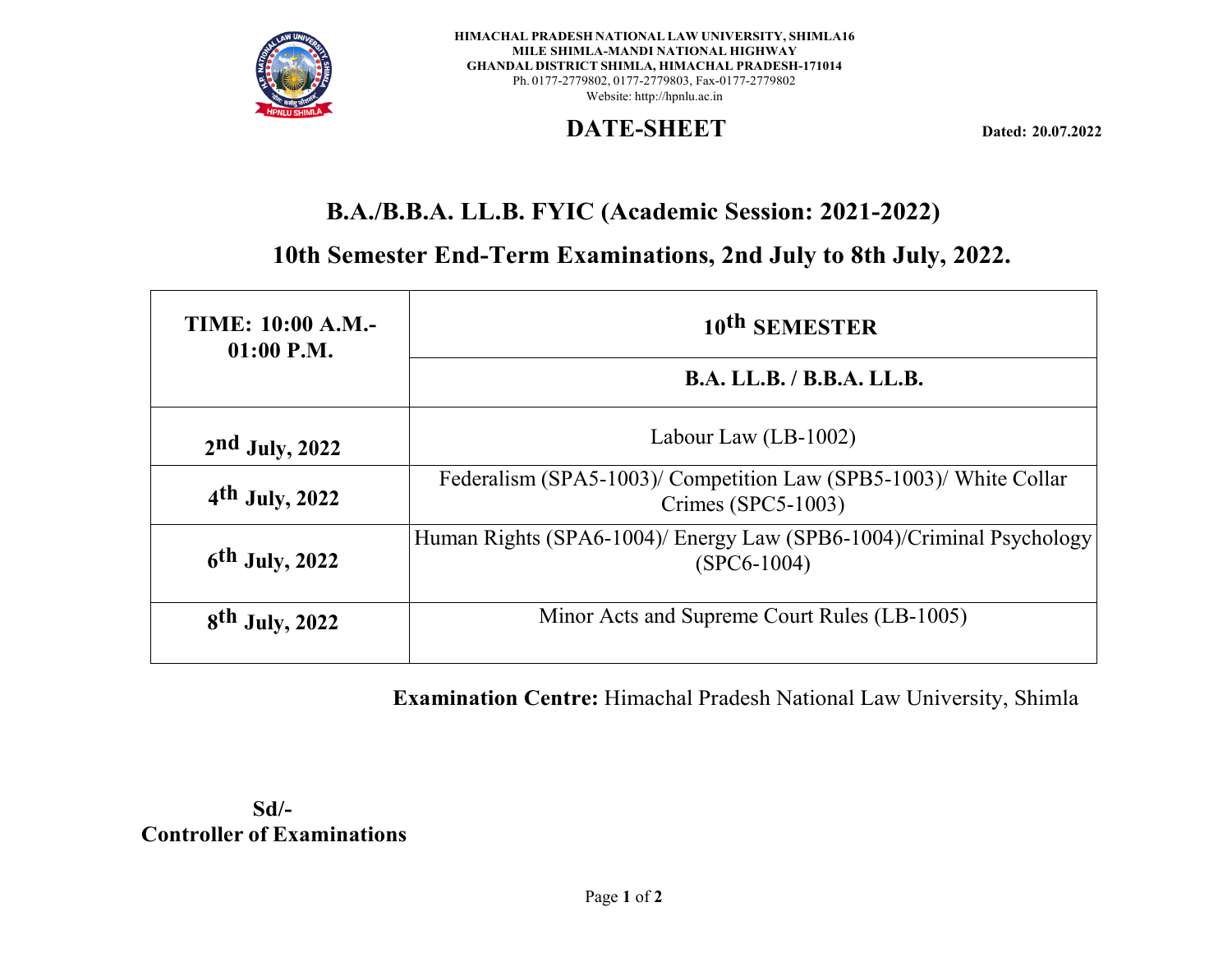

# **DATE-SHEET Dated: 20.06.2022**

**LL.M. One Year Programme (Academic Session: 2021-2022)**

**2nd Semester End-Term Examinations, 2nd July to 8th July, 2022**

| <b>TIME: 10:00</b><br>A.M. | 2 <sup>nd</sup> SEMESTER                                                                                                             |  |  |  |  |
|----------------------------|--------------------------------------------------------------------------------------------------------------------------------------|--|--|--|--|
| $01:00$ P.M.               | LL.M.                                                                                                                                |  |  |  |  |
| $2nd$ July, 2022           | Comparative Public Law (LM-201)                                                                                                      |  |  |  |  |
|                            |                                                                                                                                      |  |  |  |  |
| $4th$ July, 2022           | Constitutional Rights & Theory (LM-203)/International Criminal Law (LM-205)/<br>AIR and Space Law (LM-209)/Competition Law (LM-211)  |  |  |  |  |
| $6th$ July, 2022           | Service Law (LM-204)/ Sentences and Sentencing (LM-206)/ International Dispute<br>Settlement (LM-210)/ Taxation Laws (LM-212)        |  |  |  |  |
| $8th$ July, 2022           | Health Law (LM-207)/ Cyber Crimes & Cyber Security (LM-208)/ Environmental<br>Law (LM-213)/ Corporate Social Responsibility (LM-214) |  |  |  |  |

**Examination Centre:** Himachal Pradesh National Law University, Shimla

 **Sd/- Controller of Examinations**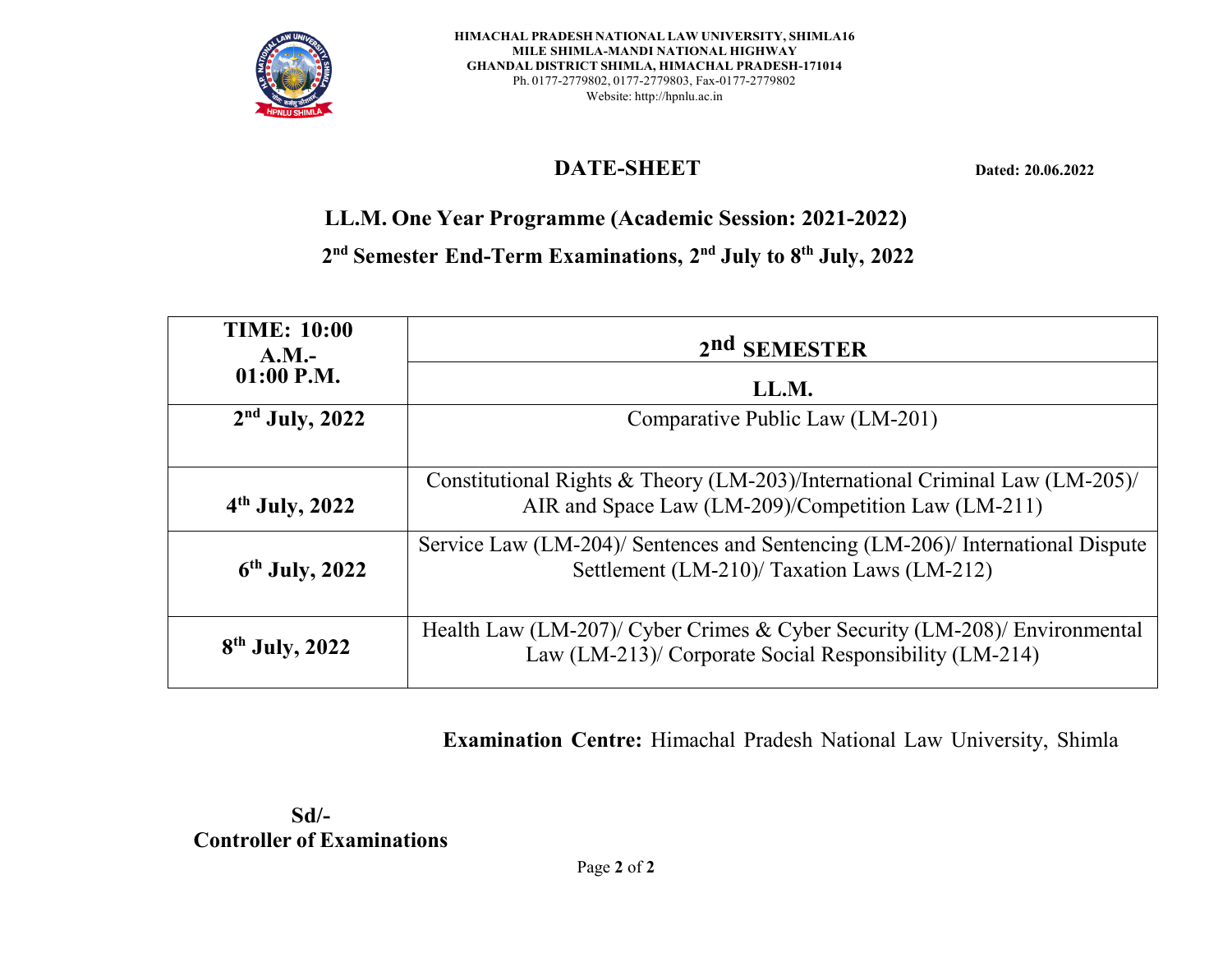

 **HIMACHAL PRADESH NATIONAL LAW UNIVERSITY, SHIMLA 16 MILE SHIMLA-MANDI NATIONAL HIGHWAY GHANDAL DISTRICT SHIMLA, HIMACHAL PRADESH-171014** Ph. 0177-2779802, 0177-2779803, Fax-0177-2779802 Website[: http://hpnlu.ac.in](http://hpnlu.ac.in/)

## **Modalities for Submission of Dissertation (LL.M. 2nd Semester, Academic Session: 2021-2022)**

This is to notify that the LL.M., 2nd Semester students, are required to submit Dissertation carrying weightage of three credits, 200 marks. The Dissertation is prepared by students under the supervision of their respective supervisors. The Examination Department has to get these Dissertations evaluated by external experts. In view of the above it is necessary that the Dissertations are submitted by students after due approval and certification of the respective supervisors.

The students are required to submit 4 (Four) hard copies of the Dissertation **(Latest by 15th July, 2022)** containing a declaration by the students, certified by the supervisor, to the effect that 'the research work is the original work of the student and does not involve plagiarism/similarity index beyond the accepted norms.' Soft copy of the Dissertation, mandatorily, is required to be emailed at  $\cos(\omega)$ hpnlu.ac.in, latest by 15<sup>th</sup> July, 2022. The Dissertation must comply with the HPNLU Mode of citation accessible on the official website of the University [\(http://www.hpnlu.ac.in/PDF/252e010c-6417-45fc-a15d-75fded9c3905.pdf\)](http://www.hpnlu.ac.in/PDF/252e010c-6417-45fc-a15d-75fded9c3905.pdf).

## The color of hard bound Dissertation- **Dark Black with inscription of details of thesis in Golden Colour (04 Copies).**

Every student shall incorporate duly filled and signed "declaration" and other required documents/certificates in his/her dissertation. Further, the submission of the Dissertation shall be accompanied by the duly filled (attached herewith) Dissertation Submission Form, signed by the student and authenticated by the respective supervisors.

For any query feel free to contact Mr. Rahul Verma, Mob.7018271820.

 $Sd$ <sup>-</sup> Dr. Chanchal Kumar Singh  *(Controller of Examinations)*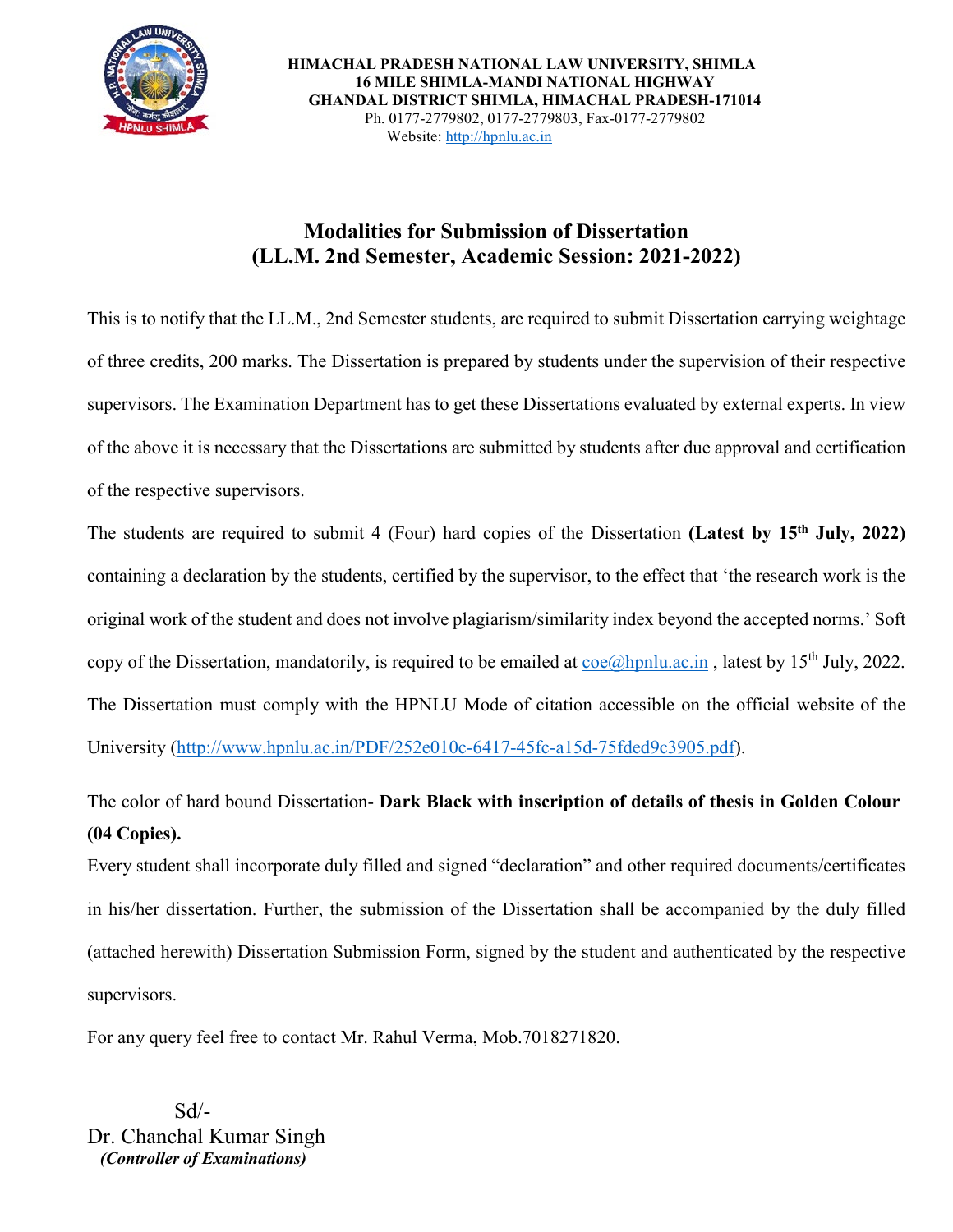

## **HIMACHAL PRADESH NATIONAL LAW UNIVERSITY, SHIMLA**

## **LL.M. (2nd Semester) Dissertation Submission Form**

### **Details** of the **Student**

Barcode to be assigned by the Exam. Dept.

| <b>SI</b><br>No. | <b>Student's Name</b>               | Mr.Ms. |
|------------------|-------------------------------------|--------|
|                  | <b>Enrolment No.</b>                |        |
| $\overline{2}$   | Title of the<br><b>Dissertation</b> |        |
|                  |                                     |        |
|                  |                                     |        |

|                         |                                    | <b>Personal Details</b>           |  |  |  |  |  |
|-------------------------|------------------------------------|-----------------------------------|--|--|--|--|--|
| $\vert 3 \vert$         | <b>Full Address of the Student</b> |                                   |  |  |  |  |  |
|                         |                                    | <b>State:</b><br><b>Pin Code:</b> |  |  |  |  |  |
| $\overline{\mathbf{4}}$ | <b>E-mail Address</b>              |                                   |  |  |  |  |  |
|                         | <b>Contact No.</b>                 |                                   |  |  |  |  |  |
|                         |                                    | <b>Details of the Supervisor</b>  |  |  |  |  |  |
| 5                       | <b>Supervisor Name</b>             |                                   |  |  |  |  |  |
| $\overline{6}$          | <b>Supervisor Contact No.</b>      |                                   |  |  |  |  |  |
| $\overline{7}$          | <b>Supervisor E-mail ID</b>        |                                   |  |  |  |  |  |

Signature of the Student Signature of the Supervisor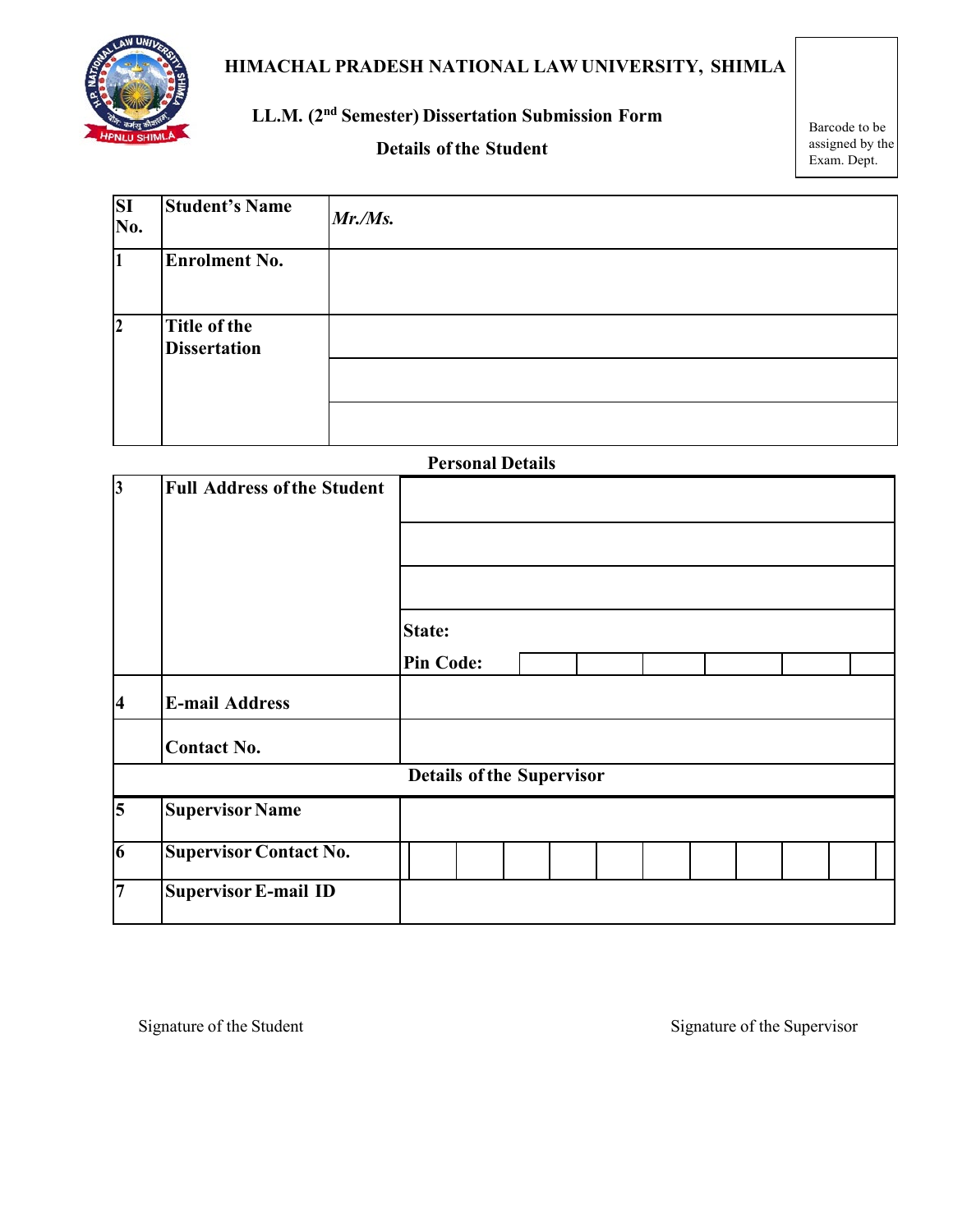# **Declaration**

| This Dissertation on                                                                     |
|------------------------------------------------------------------------------------------|
|                                                                                          |
|                                                                                          |
|                                                                                          |
| is the result of my own research work pursued under the guidance and supervision         |
| of I, hereby,                                                                            |
| declare that this study is original and has not been submitted, in part or full, for the |
| award of any other degree/certificate to any other University. My reliance on            |
| other's works or publications and previous primary and secondary sources has been        |
| properly attributed at relevant places.                                                  |

Name and Signature of Name and Signature of the Candidate the Supervisor

Place:

Date: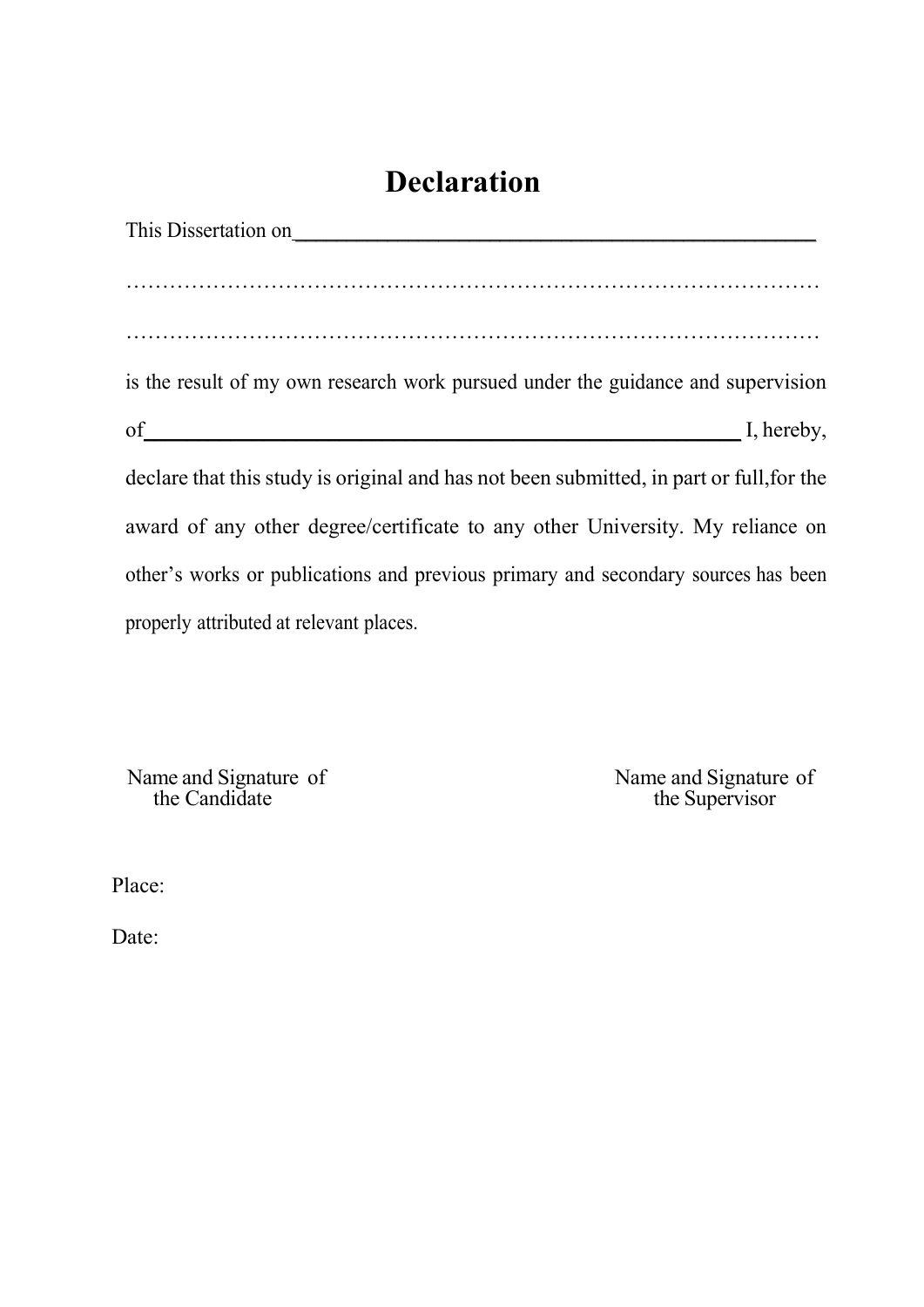# **Guidelines for submission of Dissertation**

**[TITLE OF DISSERTATION]**

**LL.M. Dissertation submitted to Himachal Pradesh National Law University Shimla**



**(Name of Supervisor) Name of Candidate**

**Supervisor Submitted by**

**(Enrolment No.)**

# **HIMACHAL PRADESH NATIONAL LAW UNIVERSITY, SHIMLA**

16 MILE, SHIMLA-MANDI NATIONAL HIGHWAY, GHANDAL DISTRICT SHIMLA, HIMACHAL PRADESH-171014 Ph. 0177-2779802, 0177-2779803, Fax: 0177-2779802 Webs[ite:ht](http://hpnlu.ac.in/)t[p://hpnlu.ac.in](http://hpnlu.ac.in/)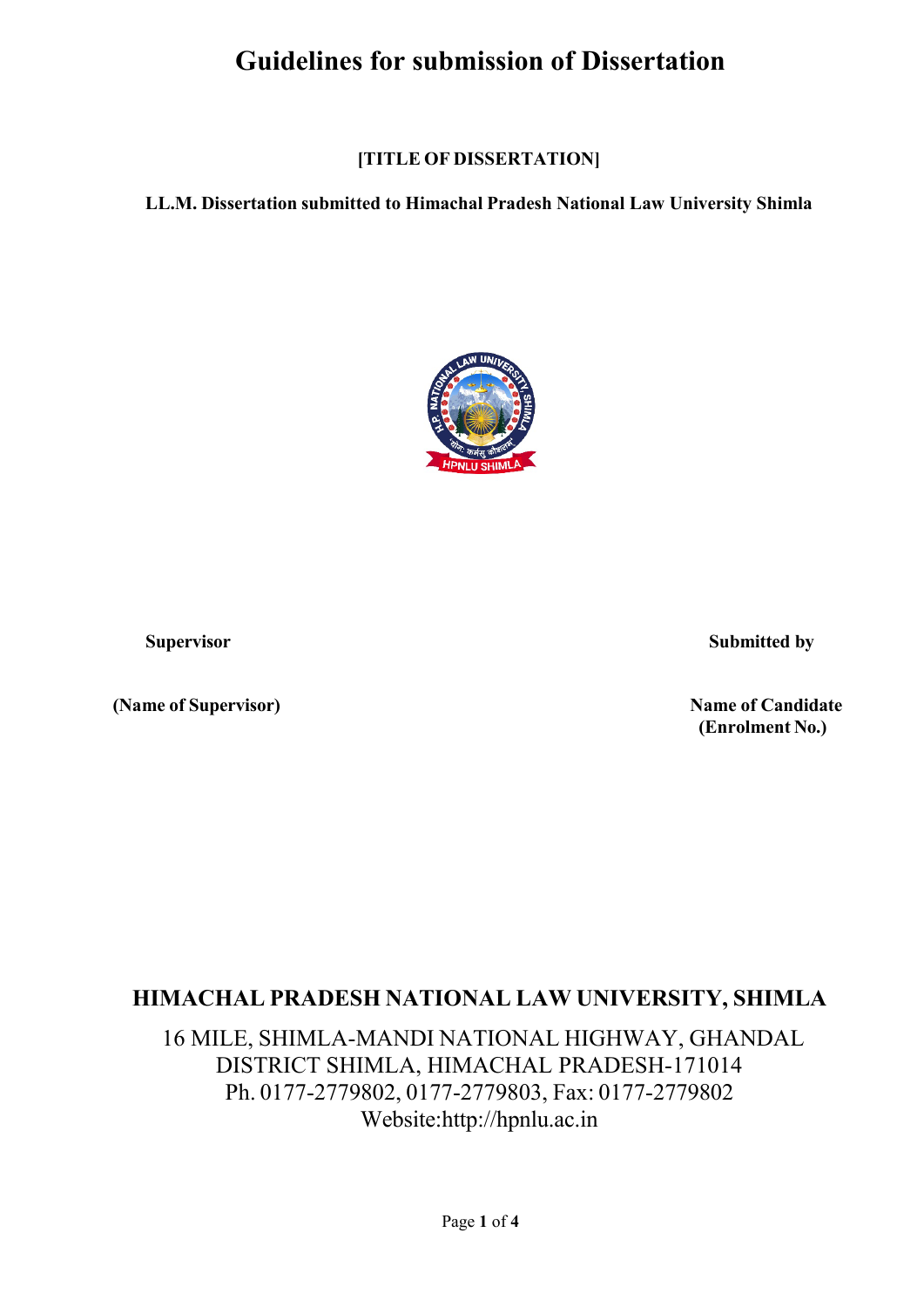#### **TITLE OF DISSERTATION**

#### **1. INTRODUCTION**

**2. LITERATURE REVIEW** (A review of the relevant literature reflecting previous works in the area of proposed research.**)**

#### **3. STATEMENT OF PROBLEM/PROBLEM PROFILE**

- **4. OBJECTIVES (**This will include tentative objectives framed by scholar to be achieved by conducting the proposed research. These objectives will indicate the major aspects of the study to be undertaken including limitations.)
- **5. RESEARCH QUESTION/HYPOTHESIS** (in case of non-doctrinal study, hypothesis is mandatory)
- **6. SIGNIFICANCE OF STUDY** (Justification for undertaking the proposed research is required, and the same should be framed as per the existing literature. The justification framed should indicate general as well as specific benefits likely to be achieved as a result of completion of the proposed research.)

#### **7. RESEARCH METHODOLOGY**

#### **8. PLAN OF STUDY/CHAPTERISATION**

#### **9. BIBLIOGRAPHY**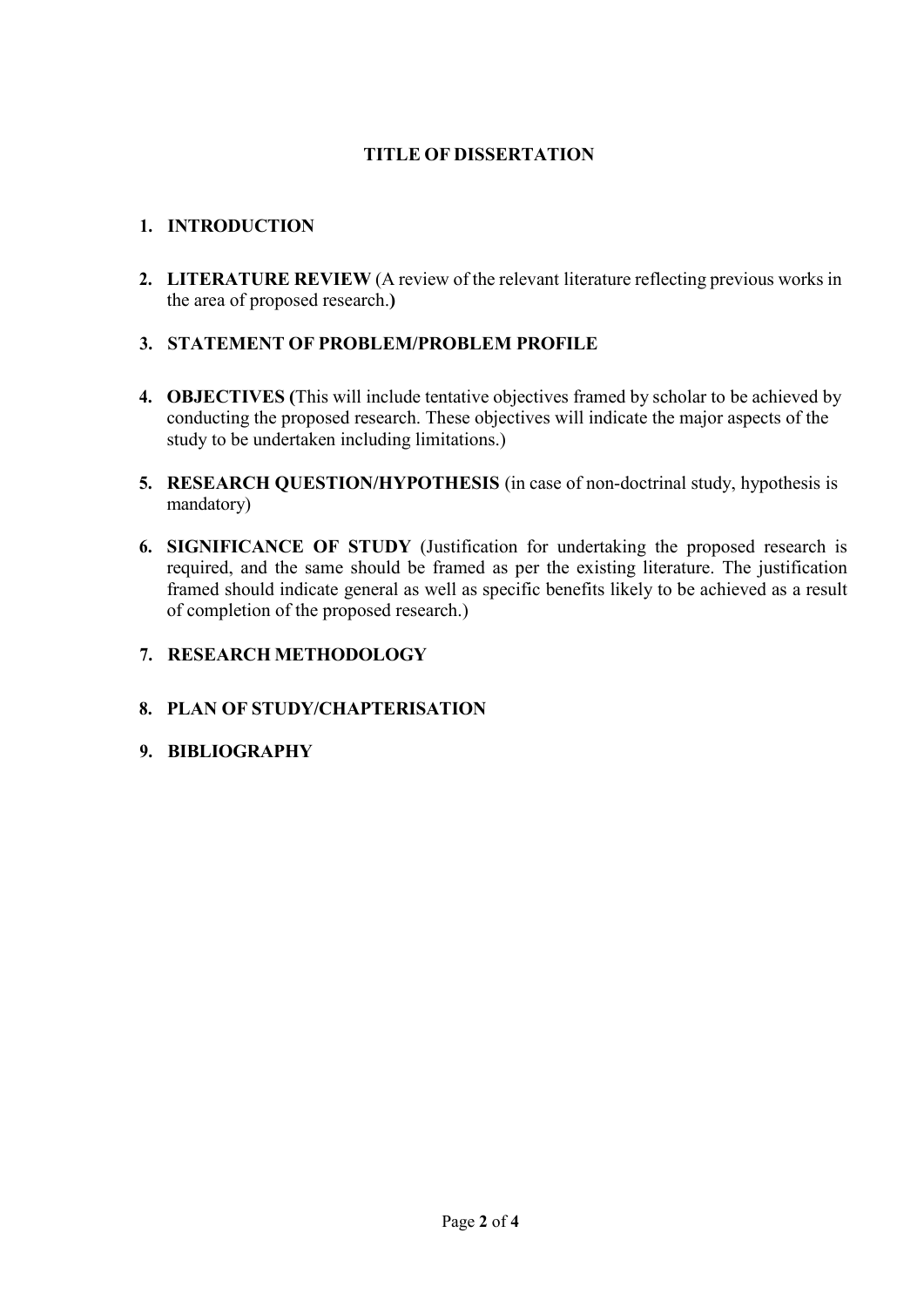#### **LL.M. Dissertation PATTERN**

#### • **SIZE OF PAPER**

A4 size be used, no restriction is placed on drawings and maps.

#### • **PAPER SPECIFICATION**

03 copies on good quality paper (minimum 80 gsm) be submitted.

#### • **LAYOUT OF SCRIPT**

Typescript should appear on the both sides, lines; at least one-and-a-half spaced. Footnotes, quotations, references and photographic captions may be single spaced. Where appropriate, these should contain lists giving the locations of figures and illustrations.

#### • **TYPE STYLE**

Times New Roman

#### • **FONT SIZE**

| Title                      | 14 (All Caps $\&$ Bold)                                 |
|----------------------------|---------------------------------------------------------|
| Headings / subheadings     | 12 (All Capital/Bold)                                   |
| Text Font Size             | 12                                                      |
| Line Spacing               | 1.5                                                     |
| <b>Footnotes Font Size</b> | 10                                                      |
| Footnote Pattern           | Indian Law Institute :- http://www.ili.ac.in/cstyle.pdf |

#### • **CITATION**

The Dissertation must comply with the HPNLU Mode of citation accessible on the official website of the University.

(Link: [http://www.hpnlu.ac.in/PDF/252e010c-6417-45fc-a15d-75fded9c3905.pdf\)](http://www.hpnlu.ac.in/PDF/252e010c-6417-45fc-a15d-75fded9c3905.pdf).

#### • **PAGE MARGINS.**

MS Word (Default). The page number for content including figures and illustration should be suitable paginated at bottom-centre and in English Numerals (1,2,3……etc.). Pages before the contents like, Declaration, Certificate, Acknowledgement, Index and Abbreviations and list of cases should be paginated in Roman Numerals (i, ii, iii……etc.).

#### • **LENGTH OF DISSERTATION**

The Dissertation shall comprise of minimum 30,000 words and not exceed 50,000 words including citations and footnotes.

#### • **PLAGIARISM CERTIFICATE**

The similarity index upto 10% is permissible for the Dissertation excluding the footnotes and 20% similarity index is permissible for the Dissertation including the footnotes.